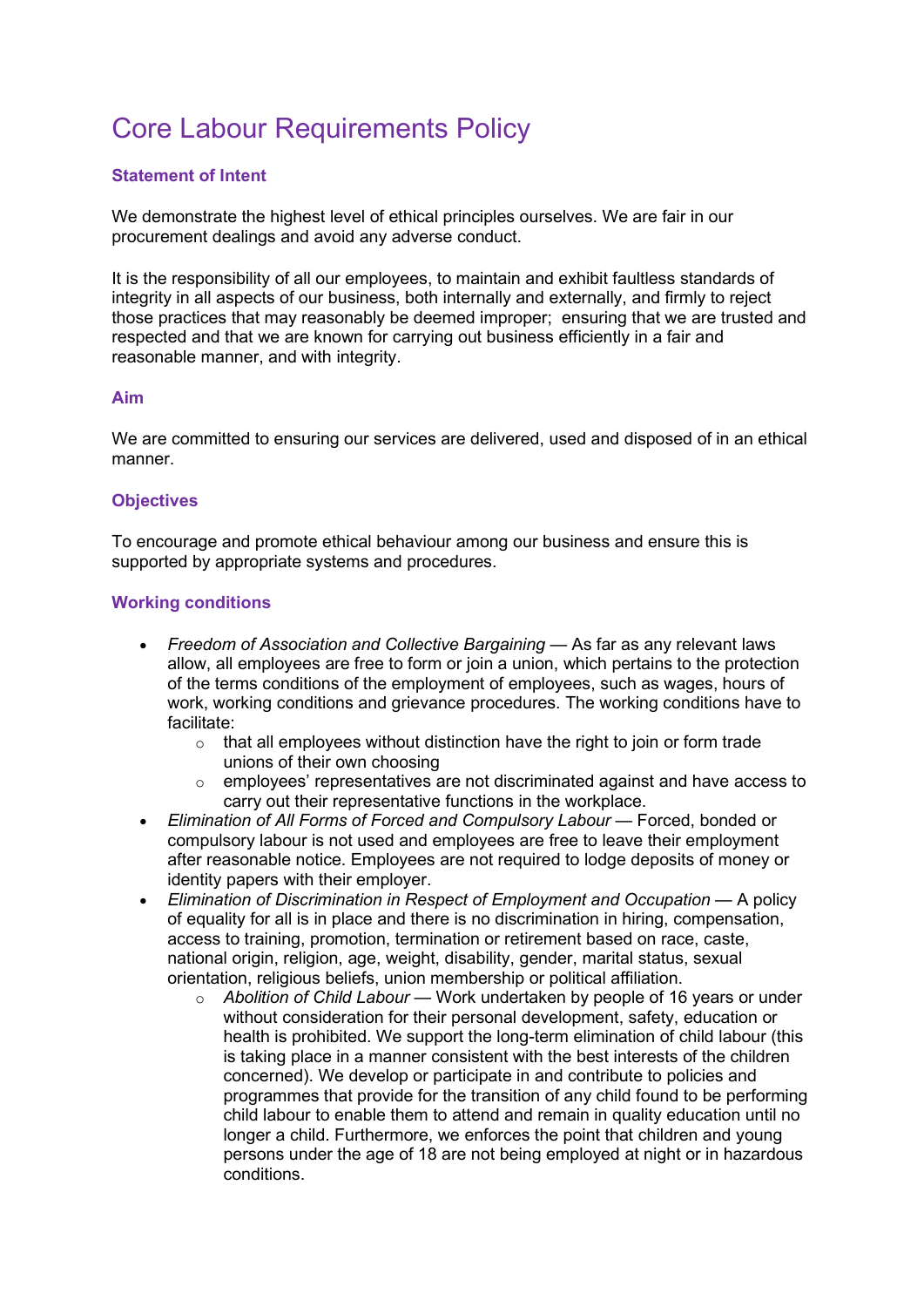## Right to a living wage

We ensure that we treat our employees ethically. Wages paid for a standard working week need to meet or exceed national (or, where applicable, local) legal standards.

In addition, all workers are provided with written information about their employment conditions in respect to wages before they enter employment.

Deductions from wages as a disciplinary measure is not be permitted.

## Avoidance of excessive working hours

- Standard working hours must comply with national laws and national benchmark industry standards; whichever affords greater protection to the employee.
- All employees are not, on a regular basis, required to work in excess of 48 hours per week and will be provided with at least one day off for every seven-day period on average. Overtime requested by the employer must be voluntary and must not be requested on a regular basis.

#### Safe and healthy working conditions

We provide a safe and health working environment, with an awareness of any specific hazards. We take steps to ensure that appropriate and sufficient health and safety training is carried out and the correct practices put in place in order to minimise risk. Suitable welfare facilities are provided to the employees; these include toilet facilities, drinking water and food storage where required. Accommodation, where provided, shall be clean, safe and meet the needs of the workers.

#### **Environment**

We have processes in place to actively improve the efficiency with which finite resources, including fossil fuels and water are used and the release of harmful emissions to the environment associated with manufacture, use and end-of-life product management are minimised. We also have an effective environmental policy in place and to implement the policy at all levels throughout the company and to include a commitment to continual improvement in environmental performance, the prevention of pollution and encouraging sustainability is expected.

#### We also:

- comply with all environmental legislation, regulations and all local laws which relate to the organisation's environmental aspects to facilitate the protection of the environment
- have a process that ensures conformity to local regulations, including those relating to the reduction, reuse and recycling of waste and the elimination and safe disposal of dangerous materials
- identify a person within the organisation who has responsibility for environmental compliance issues and continual improvement within environmental management.